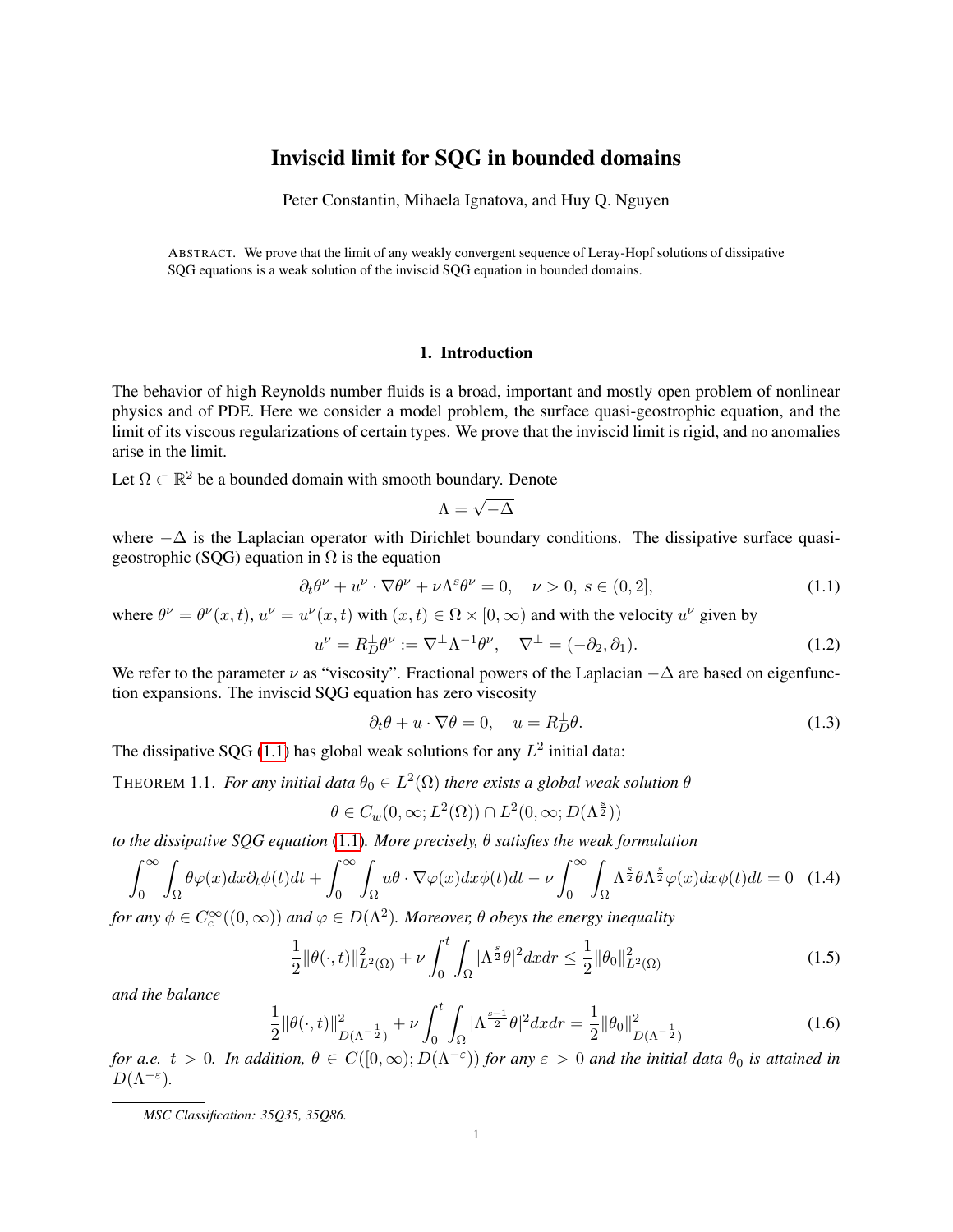We refer to any weak solutions of  $(1.1)$  satisfying the properties  $(1.4)$ ,  $(1.5)$ ,  $(1.6)$  as a "Leray-Hopf weak solution".

REMARK 1.2. Theorem [1.1](#page-0-4) for critical dissipative SQG  $s = 1$  was obtained in [[6](#page-9-0)].

REMARK 1.3. Note that  $C_c^{\infty}(\Omega)$  is not dense in  $D(\Lambda^2)$  since the  $D(\Lambda^2)$  norm is equivalent to the  $H^2(\Omega)$ norm and  $C_c^{\infty}(\Omega)$  is dense in  $H_0^2(\Omega)$  which is strictly contained in  $D(\Lambda^2)$ .

The existence of  $L^2$  global weak solutions for inviscid SQG [\(1.3\)](#page-0-5) was proved in [[8](#page-9-1)]. More precisely, (see Theorem 1.1, [[8](#page-9-1)]) for any initial data  $\theta_0 \in L^2(\Omega)$  there exists a global weak solution  $\theta \in C_w(0,\infty; L^2(\Omega))$ satisfying

<span id="page-1-1"></span>
$$
\int_0^\infty \int_\Omega \theta \partial_t \varphi dx dt + \int_0^\infty \int_\Omega u\theta \cdot \nabla \varphi dx dt = 0 \quad \forall \varphi \in C_c^\infty(\Omega \times (0, \infty)),\tag{1.7}
$$

and such that the Hamiltonian

$$
H(t) := \|\theta(t)\|_{D(\Lambda^{-\frac{1}{2}})}^2
$$
\n(1.8)

is constant in time. Moreover, the initial data is attained in  $D(\Lambda^{-\varepsilon})$  for any  $\varepsilon > 0$ .

Our main result in this note establishes the convergence of weak solutions of the dissipative SQG to weak solutions of the inviscid SQG in the inviscid limit  $\nu \to 0$ .

<span id="page-1-0"></span>THEOREM 1.4. Let  $\{\nu_n\}$  be a sequence of viscosities converging to 0 and let  $\{\theta_0^{\nu_n}\}$  be a bounded sequence *in*  $L^2(\Omega)$ . Any weak limit  $\theta$  in  $L^2(0,T;L^2(\Omega))$ ,  $T>0$ , of any subsequence of  $\{\theta^{\nu_n}\}$  of Leray-Hopf weak  $s$ olutions of the dissipative SQG equation  $(1.1)$  with viscosity  $\nu_n$  and initial data  $\theta_0^{\nu_n}$  is a weak solution of the *inviscid SQG equation* [\(1.3\)](#page-0-5) *on* [0, T]. Moreover,  $\theta \in C(0,T;D(\Lambda^{-\varepsilon}))$  for any  $\varepsilon > 0$ , and the Hamiltonian *of*  $\theta$  *is constant on* [0, T].

REMARK 1.5. The same result holds true on the torus  $\mathbb{T}^2$ . The case of the whole space  $\mathbb{R}^2$  was treated in [[1](#page-9-2)].

REMARK 1.6. With more singular constitutive laws  $u = \nabla^{\perp} \Lambda^{-\alpha} \theta$ ,  $\alpha \in [0,1)$ ,  $L^2$  global weak solutions of the inviscid equations were obtained in [[3,](#page-9-3) [15](#page-9-4)]. Theorem [1.4](#page-1-0) could be extended to this case. It is also possible to consider  $L^p$  initial data in light of the work [[12](#page-9-5)].

It is worth noting that in order for a given weak solution  $\theta$  of the inviscid SQG to conserve the Hamiltonian, the Onsager-type critical condition requires  $\theta \in L^3_{t,x}$  (see [[14](#page-9-6)] for  $\Omega = \mathbb{T}^2$ ). On the other hand, the vanishing viscosity solutions obtained in Theorem [1.4](#page-1-0) conserve the Hamiltonian even though they are only in  $L_t^{\infty} L_x^2$ . In [[4](#page-9-7)], a result in the same spirit has been obtained regarding the energy conservation of weak solutions of the Euler equation on the torus  $\mathbb{T}^2$ .

As a corollary of the proof of Theorem [1.4](#page-1-0) we have the following weak rigidity of inviscid SQG in bounded domains:

COROLLARY 1.7. Any weak limit in  $L^2(0,T;L^2(\Omega))$ ,  $T > 0$ , of any sequence of weak solutions of the *inviscid SQG equation* [\(1.3\)](#page-0-5) *is a weak solution of* [\(1.3\)](#page-0-5)*. Here, weak solutions of* [\(1.3\)](#page-0-5) *are interpreted in the sense of* [\(1.7\)](#page-1-1)*.*

REMARK 1.8. On tori, this result was proved in [[14](#page-9-6)]. If the weak limit occurs in  $L^{\infty}(0,T; L^{2}(\Omega))$  and the sequence of weak solutions conserves the Hamiltonian then so is the limiting weak solution.

The paper is organized as follows. Section [2](#page-2-0) is devoted to basic facts about the spectral fractional Laplacian and results on commutator estimate. The proofs of Theorems [1.1](#page-0-4) and [1.4](#page-1-0) are given respectively in sections [3](#page-3-0) and [4.](#page-6-0) Finally, an auxiliary lemma is given in Appendix [A.](#page-8-0)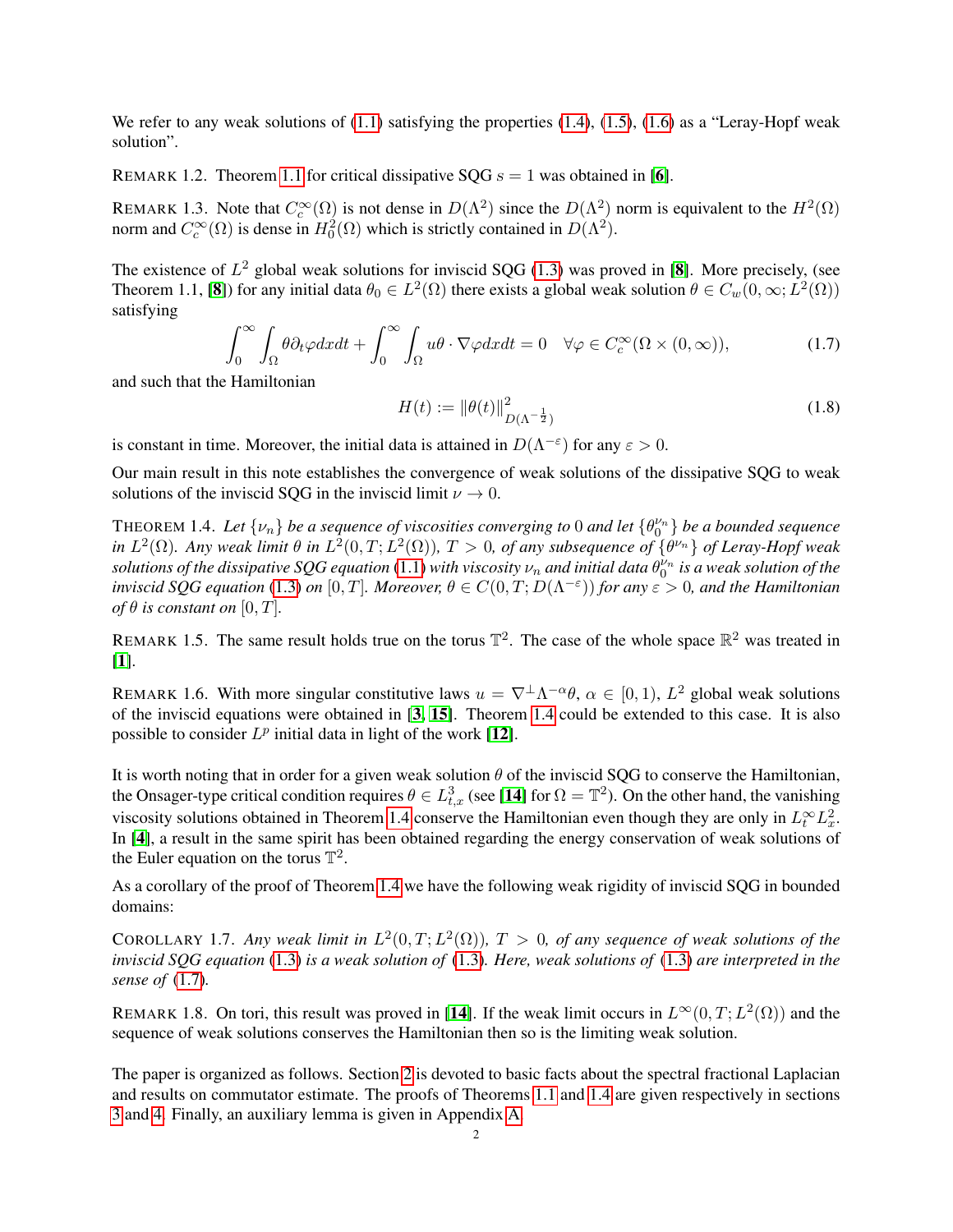### 2. Fractional Laplacian and commutators

<span id="page-2-0"></span>Let  $\Omega \subset \mathbb{R}^d$ ,  $d \geq 2$ , be a bounded domain with smooth boundary. The Laplacian  $-\Delta$  is defined on  $D(-\Delta) = H^2(\Omega) \cap H_0^1(\Omega)$ . Let  $\{w_j\}_{j=1}^{\infty}$  be an orthonormal basis of  $L^2(\Omega)$  comprised of  $L^2$ –normalized eigenfunctions  $w_j$  of  $-\Delta$ , i.e.

$$
-\Delta w_j = \lambda_j w_j, \quad \int_{\Omega} w_j^2 dx = 1,
$$

with  $0 < \lambda_1 < \lambda_2 \leq ... \leq \lambda_j \to \infty$ .

The fractional Laplacian is defined using eigenfunction expansions,

$$
\Lambda^s f \equiv (-\Delta)^{\frac{s}{2}} f := \sum_{j=1}^{\infty} \lambda_j^{\frac{s}{2}} f_j w_j \quad \text{with } f = \sum_{j=1}^{\infty} f_j w_j, \quad f_j = \int_{\Omega} f w_j dx
$$

for  $s \geq 0$  and  $f \in D(\Lambda^s)$  where

$$
D(\Lambda^s) := \{ f \in L^2(\Omega) : \left( \lambda_j^{\frac{s}{2}} f_j \right) \in \ell^2(\mathbb{N}) \}.
$$

The norm of f in  $D(\Lambda^s)$  is defined by

$$
||f||_{D(\Lambda^s)} := ||(\lambda_j^{\frac{s}{2}} f_j)||_{\ell^2(\mathbb{N})}.
$$

It is also well-known that  $D(\Lambda)$  and  $H_0^1(\Omega)$  are isometric. In the language of interpolation theory,

$$
D(\Lambda^{\alpha}) = [L^{2}(\Omega), D(-\Delta)]_{\frac{\alpha}{2}} \quad \forall \alpha \in [0, 2].
$$

As mentioned above,

$$
H_0^1(\Omega) = D(\Lambda) = [L^2(\Omega), D(-\Delta)]_{\frac{1}{2}},
$$

hence

$$
D(\Lambda^{\alpha}) = [L^{2}(\Omega), H_{0}^{1}(\Omega)]_{\alpha} \quad \forall \alpha \in [0, 1].
$$

Consequently, we can identify  $D(\Lambda^\alpha)$  with usual Sobolev spaces (see Chapter 1, [[17](#page-9-8)]):

$$
D(\Lambda^{\alpha}) = \begin{cases} H_0^1(\Omega) \cap H^{\alpha}(\Omega) & \text{if } \alpha \in (1,2], \\ H_0^{\alpha}(\Omega) & \text{if } \alpha \in (\frac{1}{2},1], \\ H_{00}^{\frac{1}{2}}(\Omega) := \{ u \in H_0^{\frac{1}{2}}(\Omega) : u/\sqrt{d(x)} \in L^2(\Omega) \} & \text{if } \alpha = \frac{1}{2}, \\ H^{\alpha}(\Omega) & \text{if } \alpha \in [0,\frac{1}{2}). \end{cases}
$$
(2.1)

.

Here and below  $d(x)$  denote the distance from x to the boundary  $\partial\Omega$ .

Next, for  $s > 0$  we define

$$
\Lambda^{-s}f = \sum_{j=1}^{\infty} \lambda_j^{-\frac{s}{2}} f_j w_j
$$

if  $f = \sum_{j=1}^{\infty} f_j w_j \in D(\Lambda^{-s})$  where

$$
D(\Lambda^{-s}) := \left\{ \sum_{j=1}^{\infty} f_j w_j \in \mathscr{D}'(\Omega) : f_j \in \mathbb{R}, \ \sum_{j=1}^{\infty} \lambda_j^{-\frac{s}{2}} f_j w_j \in L^2(\Omega) \right\}
$$

The norm of  $f$  is then defined by

$$
||f||_{D(\Lambda^{-s})} := ||\Lambda^{-s}f||_{L^2(\Omega)} = \left(\sum_{j=1}^{\infty} \lambda_j^{-s} f_j^2\right)^{\frac{1}{2}}.
$$

It is easy to check that  $D(\Lambda^{-s})$  is the dual of  $D(\Lambda^{s})$  with respect to the pivot space  $L^{2}(\Omega)$ .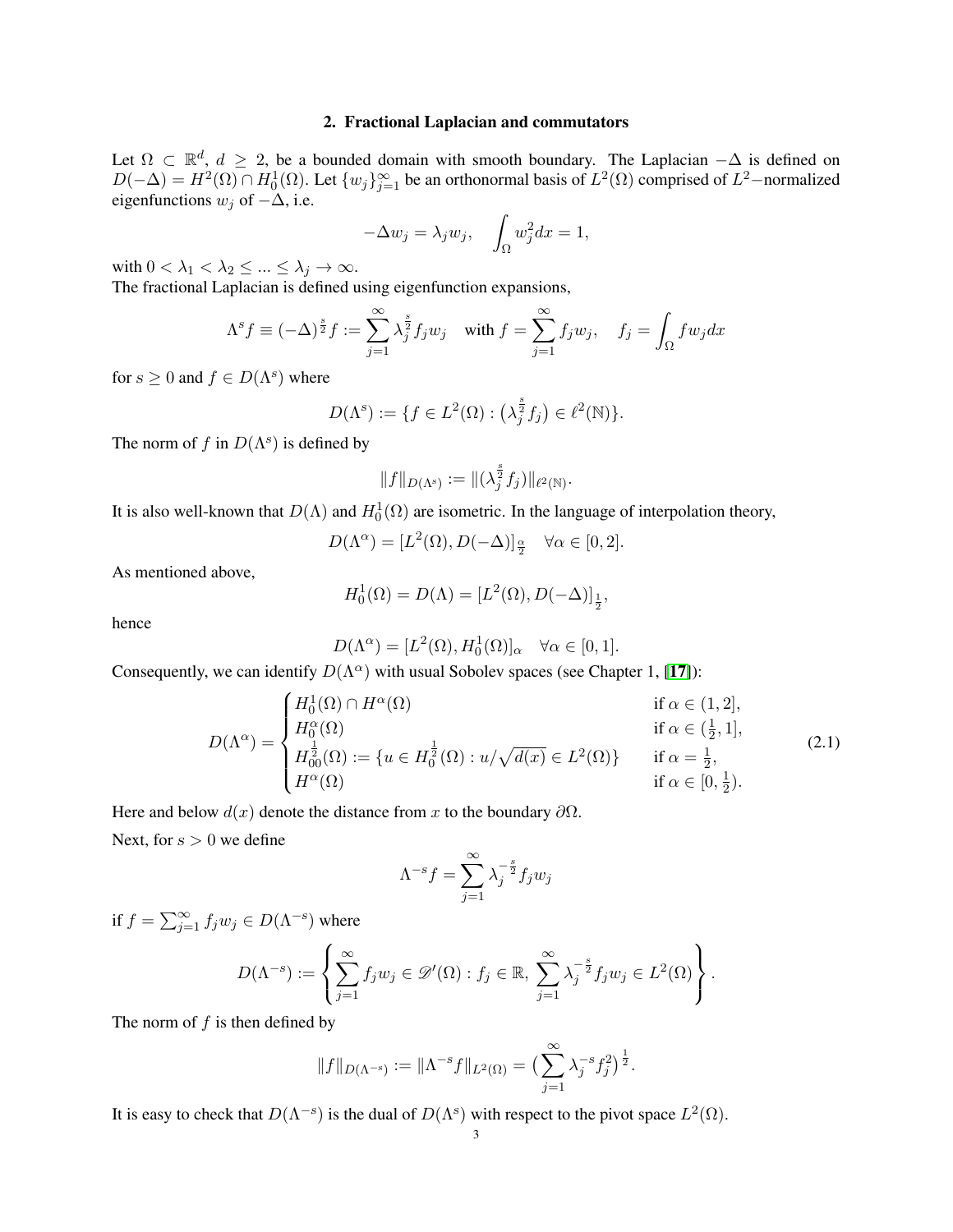LEMMA 2.1 (Lemma 2.1, [[15](#page-9-4)]). *The embedding*

$$
D(\Lambda^s) \subset H^s(\Omega) \tag{2.2}
$$

*is continuous for all*  $s > 0$ *.* 

<span id="page-3-2"></span>LEMMA 2.2. *For*  $s, r \in \mathbb{R}$  *with*  $s > r$ *, the embedding*  $D(\Lambda^s) \subset D(\Lambda^r)$  *is compact.* 

PROOF. Let  $\{u_n\}$  be a bounded sequence in  $D(\Lambda^s)$ . Then  $\{\Lambda^r u_n\}$  is bounded in  $D(\Lambda^{s-r})$ . Choosing  $\delta > 0$  smaller than  $\min(s-r, \frac{1}{2})$  we have  $D(\Lambda^{s-r}) \subset D(\Lambda^{\delta}) = H^{\delta}(\Omega) \subset L^2(\Omega)$  where the first embedding is continuous and the second is compact. Consequently the embedding  $D(\Lambda^{s-r}) \subset L^2(\Omega)$  is compact and thus there exist a subsequence  $n_j$  and a function  $f \in L^2(\Omega)$  such that  $\Lambda^r u_{n_j}$  converge to f strongly in  $L^2(\Omega)$ . Then  $u_{n_j}$  converge to  $u := \Lambda^{-r} f$  strongly in  $D(\Lambda^r)$  and the proof is complete.

A bound for the commutator between  $\Lambda$  and multiplication by a smooth function was proved in [[6](#page-9-0)] using the method of harmonic extension:

<span id="page-3-4"></span>THEOREM 2.3 (Theorem 2, [[6](#page-9-0)]). Let  $\chi \in B(\Omega)$  with  $B(\Omega) = W^{2,d}(\Omega) \cap W^{1,\infty}(\Omega)$  if  $d \geq 3$ , and  $B(\Omega) =$  $W^{2,p}(\Omega)$  *with*  $p > 2$  *if*  $d = 2$ *. There exists a constant*  $C(d, p, \Omega)$  *such that* 

$$
\|[\Lambda,\chi]\psi\|_{D(\Lambda^{\frac{1}{2}})} \leq C(d,p,\Omega) \|\chi\|_{B(\Omega)} \|\psi\|_{D(\Lambda^{\frac{1}{2}})}.
$$

Pointwise estimates for the commutator between fractional Laplacian and differentiation were established in [[8](#page-9-1)]:

THEOREM 2.4 (Theorem 2.2, [[8](#page-9-1)]). *For any*  $p \in [1,\infty]$  *and*  $s \in (0,2)$  *there exists a positive constant*  $C(d, s, p, \Omega)$  such that for all  $\psi \in C_c^{\infty}(\Omega)$  we have

$$
|[\Lambda^s, \nabla] \psi(x)| \le C(d, s, p, \Omega) d(x)^{-s-1-\frac{d}{p}} ||\psi||_{L^p(\Omega)}
$$

*holds for all*  $x \in \Omega$ *.* 

This pointwise bound implies the following commutator estimate in Lebesque spaces.

<span id="page-3-3"></span>THEOREM 2.5. Let p,  $q \in [1,\infty]$ ,  $s \in (0,2)$  and  $\varphi$  satisfy

$$
\varphi(\cdot)d(\cdot)^{-s-1-\frac{d}{p}} \in L^q(\Omega).
$$

Then the operator  $\varphi[\Lambda^s,\nabla]$  can be uniquely extended from  $C_c^\infty(\Omega)$  to  $L^p(\Omega)$  such that there exists a positive *constant*  $C = C(d, s, p, \Omega)$  *such that* 

<span id="page-3-1"></span>
$$
\|\varphi[\Lambda^s, \nabla]\psi\|_{L^q(\Omega)} \le C \|\varphi(\cdot)d(\cdot)^{-s-1-\frac{d}{p}}\|_{L^q(\Omega)} \|\psi\|_{L^p(\Omega)}
$$
\n(2.3)

*holds for all*  $\psi \in L^p(\Omega)$ *.* 

[\(2.3\)](#page-3-1) is remarkable in that the commutator between an operator of order  $s \in (0, 2)$  and an operator of order 1 is an operator of order 0.

#### 3. Proof of Theorem [1.1](#page-0-4)

<span id="page-3-0"></span>We use Galarkin approximations. Denote by  $\mathbb{P}_m$  the projection in  $L^2(\Omega)$  onto the linear span  $L^2_m$  of eigenfunctions  $\{w_1, ..., w_m\}$ , i.e.

<span id="page-3-5"></span>
$$
\mathbb{P}_m f = \sum_{j=1}^m f_j w_j \quad \text{for } f = \sum_{j=1}^\infty f_j w_j.
$$
 (3.1)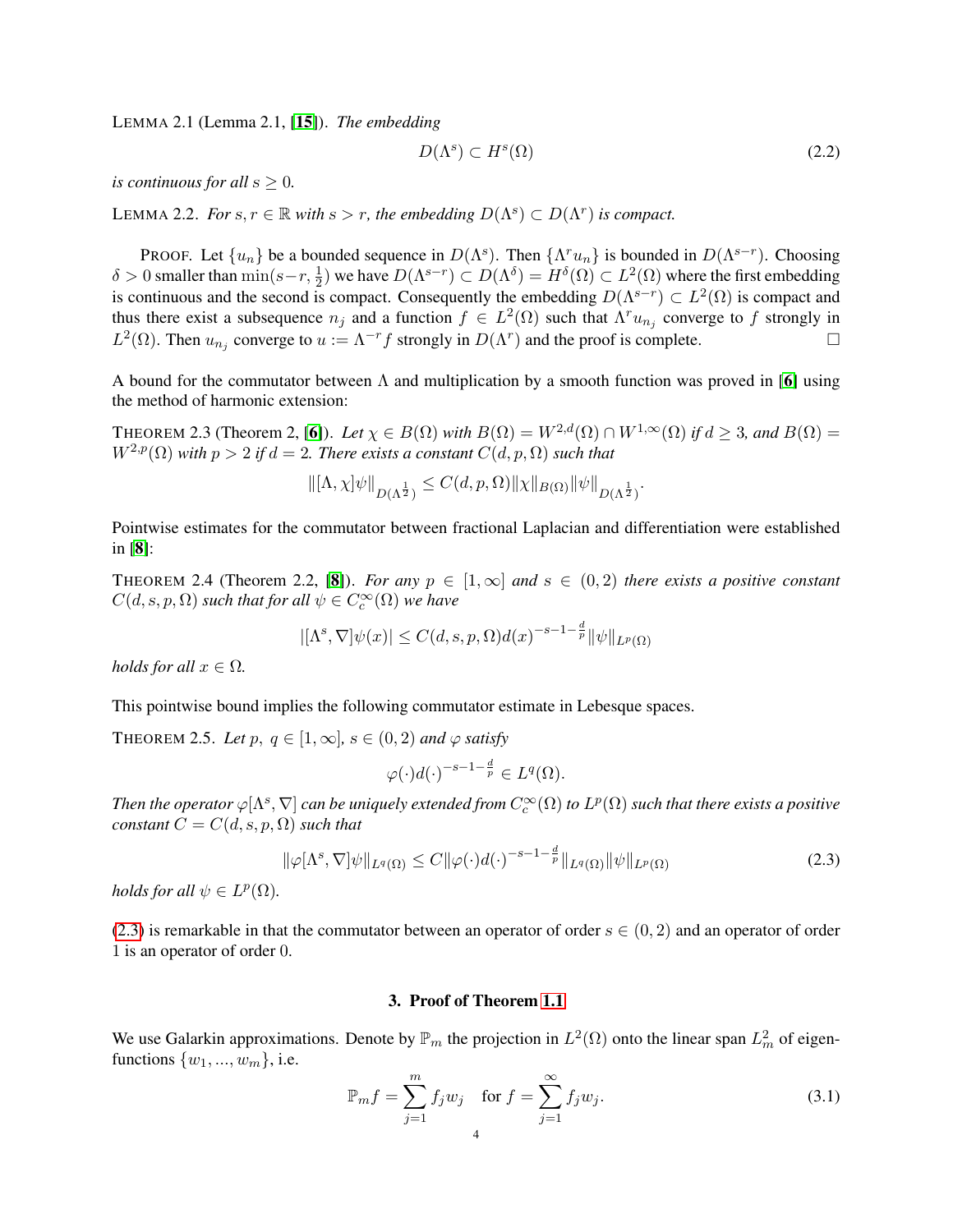The mth Galerkin approximation of [\(1.1\)](#page-0-0) is the following ODE system in the finite dimensional space  $L_m^2$ .

<span id="page-4-0"></span>
$$
\begin{cases}\n\dot{\theta}_m + \mathbb{P}_m(u_m \cdot \nabla \theta_m) + \nu \Lambda^s \theta_m = 0 & t > 0, \\
\theta_m = P_m \theta_0 & t = 0,\n\end{cases}
$$
\n(3.2)

with  $\theta_m(x,t)=\sum_{j=1}^m\theta_j^{(m)}$  $j^{(m)}(t)w_j(x)$  and  $u_m = R_D^{\perp}\theta_m$  satisfying  $\mathrm{div}\, u_m = 0$ . Note that [\(3.2\)](#page-4-0) is equivalent to

<span id="page-4-2"></span>
$$
\frac{d\theta_l^{(m)}}{dt} + \sum_{j,k=1}^m \gamma_{jkl}^{(m)} \theta_j^{(m)} \theta_k^{(m)} + \nu \lambda_l^s \theta_l^{(m)} = 0, \quad l = 1, 2, ..., m,
$$
\n(3.3)

with

$$
\gamma_{jkl}^{(m)} = \lambda_j^{-\frac{1}{2}} \int_{\Omega} \left( \nabla^{\perp} w_j \cdot \nabla w_k \right) w_l dx.
$$

The local existence of  $\theta_m$  on some time interval  $[0, T_m]$  follows from the Cauchy-Lipschitz theorem. On the other hand, the antisymmetry property  $\gamma_{jkl}^{(m)} = -\gamma_{jlk}^{(m)}$  yields

<span id="page-4-1"></span>
$$
\frac{1}{2} \|\theta_m(\cdot, t)\|_{L^2(\Omega)}^2 + \nu \int_0^t \int_{\Omega} |\Lambda^{\frac{s}{2}} \theta_m|^2 dx dr = \frac{1}{2} \|\mathbb{P}_m \theta_0\|_{L^2(\Omega)}^2 \le \frac{1}{2} \|\theta_0\|_{L^2(\Omega)}^2 \tag{3.4}
$$

for all  $t \in [0, T_m]$ . This implies that  $\theta_m$  is global and [\(3.4\)](#page-4-1) holds for all positive times. The sequence  $\theta_m$ is thus uniformly bounded in  $L^{\infty}(0,\infty; L^2(\Omega)) \cap L^2(0,\infty; D(\Lambda^{\frac{s}{2}}))$ . Upon extracting a subsequence, we have  $\theta_m$  converge to some  $\theta$  weakly-\* in  $L^{\infty}(0,\infty; L^2(\Omega))$  and weakly in  $L^2(0,\infty; D(\Lambda^{\frac{3}{2}}))$ . In particular,  $\theta$  obeys the same energy inequality as in [\(3.4\)](#page-4-1). On the other hand, if one multiplies [\(3.3\)](#page-4-2) by  $\lambda_1^{-1/2}$  $l_0^{-1/2}\theta_l^{(m)}$  $\binom{m}{l}$  and uses the fact that  $\gamma_{jkl}^{(m)} \lambda_l^{-1/2} = -\gamma_{lkj}^{(m)} \lambda_j^{-1/2}$  $j^{-1/2}$ , one obtains

<span id="page-4-3"></span>
$$
\frac{1}{2} \|\theta_m(\cdot, t)\|_{D(\Lambda^{-\frac{1}{2}})}^2 + \nu \int_0^t \int_{\Omega} |\Lambda^{\frac{s-1}{2}} \theta_m|^2 dx dr = \frac{1}{2} \|\mathbb{P}_m \theta_0\|_{D(\Lambda^{-\frac{1}{2}})}^2. \tag{3.5}
$$

We derive next a uniform bound for  $\partial_t \theta_m$ . Let  $N > 0$  be an integer to be determined. For any  $\varphi \in D(\Lambda^{2N})$ we integrate by parts to get

$$
\int_{\Omega} \partial_t \theta_m \varphi dx = -\int_{\Omega} \mathbb{P}_m \operatorname{div}(u_m \theta_m) \varphi dx - \int_{\Omega} \nu \Lambda^s \theta_m \varphi dx \n= \int_{\Omega} (u_m \theta_m) \cdot \nabla(\mathbb{P}_m \varphi) dx - \int_{\Omega} \nu \theta_m \Lambda^s \varphi dx.
$$

The first term is controlled by

$$
\left| \int_{\Omega} (u_m \theta_m) \cdot \nabla(\mathbb{P}_m \varphi) dx \right| \leq \|u_m \theta_m\|_{L^1(\Omega)} \|\nabla \mathbb{P}_m \varphi\|_{L^\infty(\Omega)} \leq C \|\mathbb{P}_m \varphi\|_{H^3(\Omega)}.
$$

According to Lemma [A.1,](#page-8-1) for N and k satisfying  $N > \frac{k}{2} + 1$  there exists a positive constant  $C_{N,k}$  such that

$$
\|\mathbb{P}_m\varphi\|_{H^k(\Omega)} \le C_{N,k} \|\varphi\|_{D(\Lambda^{2N})} \quad \forall m \ge 1, \ \forall \varphi \in D(\Lambda^{2N}).
$$
\n(3.6)

With  $k = 3$  and  $N = 3$  we have

$$
\left| \int_{\Omega} (u_m \theta_m) \cdot \nabla(\mathbb{P}_m \varphi) dx \right| \leq C ||\varphi||_{D(\Lambda^6)}.
$$

On the other hand,

$$
\left| \int_{\Omega} \nu \theta_m \Lambda^s \varphi dx \right| \leq C ||\theta_m||_{L^2(\Omega)} ||\varphi||_{D(\Lambda^2)}.
$$

We have proved that

$$
\left| \int_{\Omega} \partial_t \theta_m \varphi dx \right| \leq C ||\varphi||_{D(\Lambda^6)} \quad \forall \varphi \in D(\Lambda^6).
$$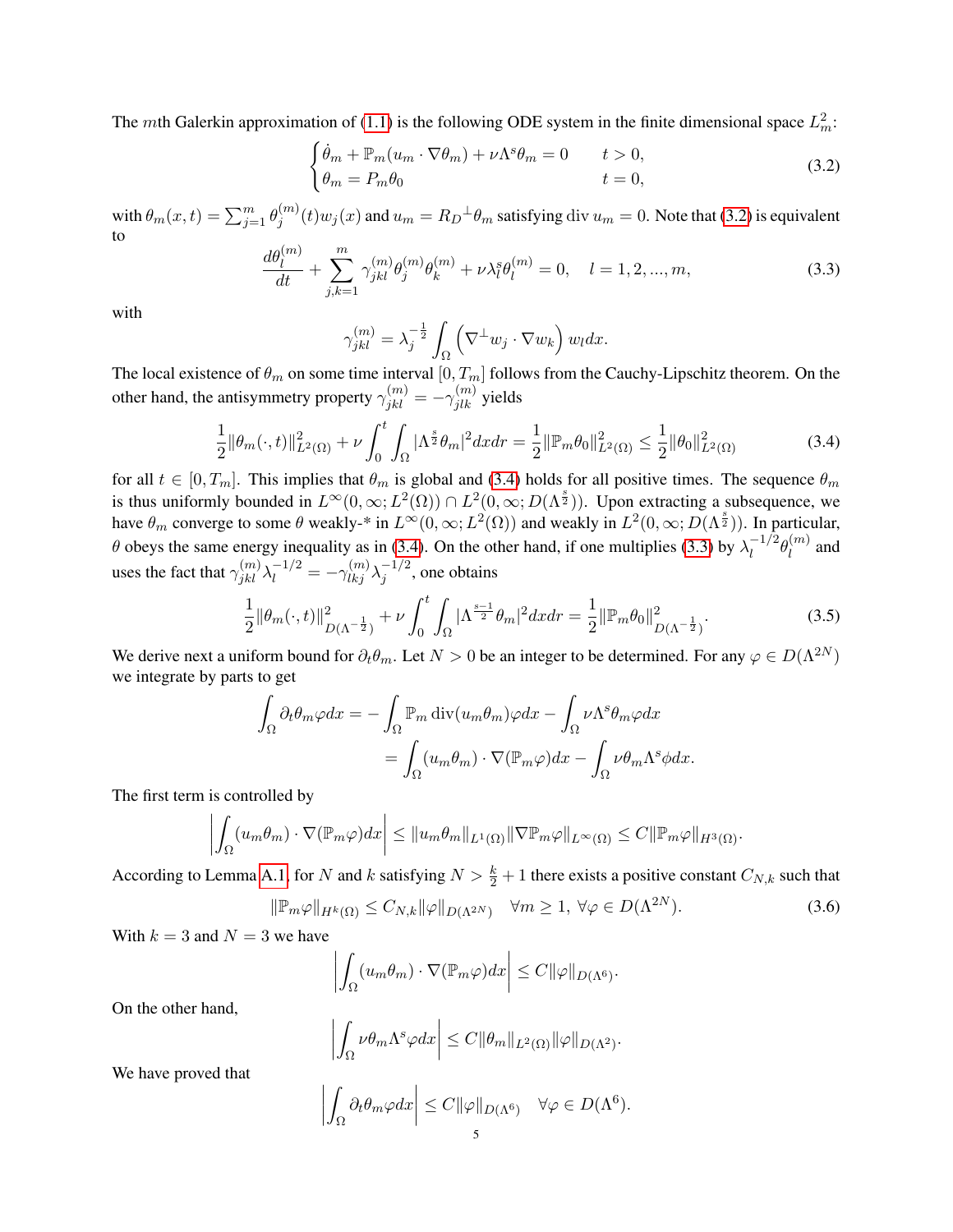Because  $L^2(\Omega) \times D(\Lambda^6) \ni (f, g) \mapsto \int_{\Omega} fg dx$  extends uniquely to a bilinear from on  $D(\Lambda^{-6}) \times D(\Lambda^6)$ , we deduce that  $\partial_t \theta_m$  are uniformly bounded in  $L^{\infty}(0, \infty; D(\Lambda^{-6}))$ . Note that we have used only the uniform regularity  $L^{\infty}(0; \infty; L^2(\Omega))$  of  $\theta_m$ . We have the embeddings  $D(\Lambda^{\frac{s}{2}}) \subset D(\Lambda^{(s-1)/2}) \subset D(\Lambda^{-6})$ where the first one is compact by virtue of Lemma [2.2,](#page-3-2) and the second is continuous. Fix  $T > 0$ . Aubin-Lions' lemma (see [[16](#page-9-9)]) ensures that for some function f and along some subsequence  $\theta_m$  converge to f weakly in  $L^2(0,T;D(\Lambda^{\frac{s}{2}}))$  and strongly in  $L^2(0,T;D(\Lambda^{(s-1)/2}))$ . Apriori, both f and the subsequence depend on both T. However, we already know that  $\theta_m \to \theta$  weakly in  $L^2(0,\infty;D(\Lambda^{\frac{3}{2}}))$ . Therefore,  $f = \theta$  and the convergences to  $\theta$  hold for the whole sequence. Similarly, applying Aubin-Lions' lemma with the embeddings  $L^2(\Omega) \subset D(\Lambda^{-\epsilon}) \subset D(\Lambda^{-6})$  for sufficiently small  $\varepsilon > 0$  we obtain that  $\theta_m \to \theta$ strongly in  $C([0,T]; D(\Lambda^{-\varepsilon}))$ . Integrating [\(3.2\)](#page-4-0) against an arbitrary test function of the form  $\phi(t)\varphi(x)$  with  $\phi \in C_c^{\infty}((0,T)),$   $\varphi \in D(\Lambda^6)$  yields

$$
\int_0^T \int_{\Omega} \theta_m \varphi(x) dx \partial_t \phi(t) dt + \int_0^T \int_{\Omega} u_m \theta_m \cdot \nabla \mathbb{P}_m \varphi(x) dx \phi(t) dt - \nu \int_0^T \int_{\Omega} \Lambda^{\frac{s}{2}} \theta_m \Lambda^{\frac{s}{2}} \varphi(x) dx \phi(t) dt = 0.
$$
  
By Lemma A 1

By Lemma [A.1,](#page-8-1)

$$
\|(\mathbb{I}-\mathbb{P}_m)\varphi\|_{L^\infty(\Omega)}\leq C\|(\mathbb{I}-\mathbb{P}_m)\varphi\|_{H^3(\Omega)}\to 0\quad \text{as }m\to\infty.
$$

The weak convergence of  $\theta_m$  in  $L^2(0,T;D(\Lambda^{\frac{s}{2}}))$  allows one to pass to the limit in the two linear terms. The strong convergence of  $\theta_m$  in  $L^2(0,T;L^2(\Omega))$  together with the weak convergence of  $u_m$  in the same space allows one to pass to the limit in the nonlinear term and conclude that  $\theta$  satisfies the weak formulation [\(1.4\)](#page-0-1) with  $\varphi \in D(\Lambda^6)$ . In fact,  $\theta \in L^2(0,\infty;D(\Lambda^{\frac{5}{2}})) \subset L^2(0,\infty;L^p(\Omega))$  for some  $p > 2$ , hence  $u\theta \in$  $L^2(0,\infty; L^q(\Omega))$  for some  $q > 1$ . In addition, if  $\varphi \in D(\Lambda^2)$  then  $\nabla \varphi \in L^r$  for all  $r < \infty$ , and thus the nonlinearity  $\int_{\Omega} u\theta \cdot \nabla \varphi dx$  makes sense. Then because  $D(\Lambda^2)$  is dense in  $D(\Lambda^6)$ , [\(1.4\)](#page-0-1) holds for  $\varphi \in D(\Lambda^2)$ .

We now pass to the limit in [\(3.5\)](#page-4-3). The strong convergence  $\theta_m \to \theta$  in  $C(0,T;D(\Lambda^{-\epsilon}))$  gives the convergence of the first term. On the other hand, the strong convergence  $\theta_m \to \theta$  in  $L^2(0,T;D(\Lambda^{(s-1)/2}))$  yields the convergence of the second term. The right hand side converges to  $\frac{1}{2} ||\theta_0||^2_{D(\Lambda^{-\frac{1}{2}})}$  since  $\mathbb{P}_m \theta_0$  converge to

 $\theta_0$  in  $L^2(\Omega)$ . We thus obtain [\(1.6\)](#page-0-3).

Since  $\theta_m \to \theta$  in  $C([0, T]; D(\Lambda^{-\epsilon}))$  we deduce that

$$
\theta_0 = \lim_{m \to \infty} \mathbb{P}_m \theta_0 = \lim_{m \to \infty} \theta_m |_{t=0} = \theta |_{t=0} \quad \text{in } D(\Lambda^{-\varepsilon}).
$$

For a.e.  $t \in [0, T]$ ,  $\theta_m(t)$  are uniformly bounded in  $L^2(\Omega)$ , and thus along some subsequence  $m_j$ , a priori depending on t, we have  $\theta_{m_j}(t)$  converge weakly to some  $f(t)$  in  $L^2(\Omega)$ . But we know  $\theta_m(t) \to \theta(t)$  in  $D(\Lambda^{-\varepsilon})$ . Thus,  $f(t) = \theta(t)$  and  $\theta_m(t) \to \theta(t)$  in  $L^2(\Omega)$  as a whole sequence for a.e.  $t \in [0, T]$ . Recall that  $\frac{d}{dt}\theta_m$  are uniformly bounded in  $L^{\infty}(0,T;D(\Lambda^{-6}))$ . For all  $\varphi \in D(\Lambda^6)$  and  $t \in [0,T]$  we write

$$
\langle \theta_m(t), \varphi \rangle_{L^2(\Omega), L^2(\Omega)} = \langle \theta_m(0), \varphi \rangle_{L^2(\Omega), L^2(\Omega)} + \int_0^t \langle \frac{d}{dt} \theta_m(r), \varphi \rangle_{D(\Lambda^{-6}), D(\Lambda^6)} dr.
$$

Because  $\frac{d}{dt}\theta_m$  converge to  $\frac{d}{dt}\theta$  weakly-\* in  $L^\infty(0,T;D(\Lambda^{-6}))$ , letting  $m\to\infty$  yields

$$
\langle \theta(t), \varphi \rangle_{L^2(\Omega), L^2(\Omega)} = \langle \theta_0, \varphi \rangle_{L^2(\Omega), L^2(\Omega)} + \int_0^t \langle \frac{d}{dt} \theta(r), \varphi \rangle_{D(\Lambda^{-6}), D(\Lambda^6)} dr
$$

for a.e.  $t \in [0, T]$ . Taking the limit  $t \to 0$  gives

$$
\lim_{t \to 0} \langle \theta(t), \varphi \rangle_{L^2(\Omega), L^2(\Omega)} = \langle \theta_0, \varphi \rangle_{L^2(\Omega), L^2(\Omega)}
$$

for all  $\varphi \in D(\Lambda^6)$ . Finally, since  $D(\Lambda^6)$  is dense in  $L^2(\Omega)$  and  $\theta \in L^{\infty}(0,T; L^2(\Omega))$  we conclude that  $\theta \in C_w(0,T; L^2(\Omega))$  for all  $T > 0$ .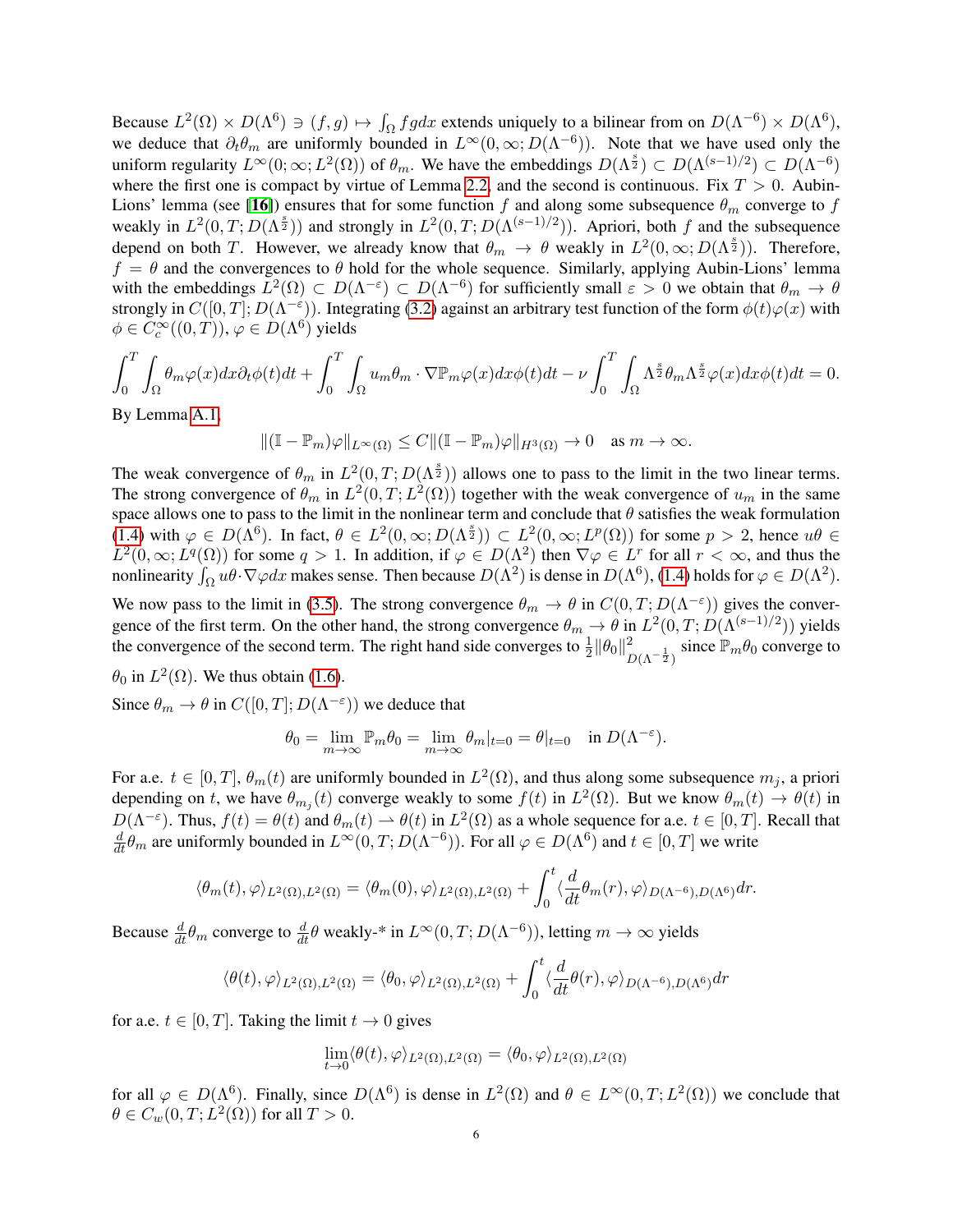#### 4. Proof of Theorem [1.4](#page-1-0)

<span id="page-6-0"></span>First, using approximations and commutator estimates we justify the commutator structure of the SQG nonlinearity derived in [[8](#page-9-1)].

<span id="page-6-3"></span>LEMMA 4.1. *For all*  $\psi \in H_0^1(\Omega)$  *and*  $\varphi \in C_c^{\infty}(\Omega)$  *we have* 

<span id="page-6-1"></span>
$$
\int_{\Omega} \Lambda \psi \nabla^{\perp} \psi \cdot \nabla \varphi dx = \frac{1}{2} \int_{\Omega} [\Lambda, \nabla^{\perp}] \psi \cdot \nabla \varphi \psi dx - \frac{1}{2} \int_{\Omega} \nabla^{\perp} \psi \cdot [\Lambda, \nabla \varphi] \psi dx.
$$
 (4.1)

*Here, the commutator*  $[\Lambda, \nabla^{\perp}]\psi \cdot \nabla \varphi$  *is understood in the sense of the extended operator defined in Theorem [2.5.](#page-3-3)*

PROOF. Let  $\psi_n \in C_c^{\infty}(\Omega)$  converging to  $\psi$  in  $H_0^1(\Omega)$ . Integrating by parts and using the fact that  $\nabla^{\perp} \cdot \nabla \varphi = 0$  gives

$$
\int_{\Omega} \Lambda \psi_n \nabla^{\perp} \psi_n \cdot \nabla \varphi dx = - \int_{\Omega} \psi_n \nabla^{\perp} \Lambda \psi_n \cdot \nabla \varphi dx,
$$

Because  $\psi_n$  is smooth and has compact support inside  $\Omega$ ,  $\nabla^{\perp}\psi_n \in D(\Lambda)$ , and thus we can commute  $\nabla^{\perp}$ with  $\Lambda$  to obtain

$$
\int_{\Omega} \Lambda \psi_n \nabla^{\perp} \psi_n \cdot \nabla \varphi dx
$$
\n
$$
= - \int_{\Omega} \psi_n [\nabla^{\perp}, \Lambda] \psi_n \cdot \nabla \varphi dx - \int_{\Omega} \psi_n \Lambda \nabla^{\perp} \psi_n \cdot \nabla \varphi dx
$$
\n
$$
= - \int_{\Omega} \psi_n [\nabla^{\perp}, \Lambda] \psi_n \cdot \nabla \varphi dx - \int_{\Omega} \nabla^{\perp} \psi_n \cdot \Lambda(\psi \nabla \varphi) dx
$$
\n
$$
= - \int_{\Omega} [\nabla^{\perp}, \Lambda] \psi_n \cdot \nabla \varphi \psi_n dx - \int_{\Omega} \nabla^{\perp} \psi_n \cdot [\Lambda, \nabla \varphi] \psi_n dx - \int_{\Omega} \nabla^{\perp} \psi_n \cdot \nabla \varphi \Lambda \psi_n dx.
$$

Noticing that the last term on the right-hand side is exactly the negative of the left-hand side, we deduce that

$$
\int_{\Omega} \Lambda \psi_n \nabla^{\perp} \psi_n \cdot \nabla \varphi dx = \frac{1}{2} \int_{\Omega} [\Lambda, \nabla^{\perp}] \psi_n \cdot \nabla \varphi \psi_n dx - \frac{1}{2} \int_{\Omega} \nabla^{\perp} \psi_n \cdot [\Lambda, \nabla \varphi] \psi_n dx.
$$

The commutator estimates in Theorems [2.3](#page-3-4) and [2.5](#page-3-3) then allow us to pass to the limit in the preceding representation and conclude that  $(4.1)$  holds.

Now let  $\nu_n \to 0^+$  and let  $\theta_0^{\nu_n}$  be a bounded sequence in  $L^2(\Omega)$ . For each n let  $\theta_n \equiv \theta^{\nu_n}$  be a Leray-Hopf weak solution of [\(1.1\)](#page-0-0) with viscosity  $\nu_n$  and initial data  $\theta_0^{\nu_n}$ . In view of the energy inequality [\(1.5\)](#page-0-2),  $\theta_n$  are uniformly bounded in  $L^{\infty}(0,\infty; L^2(\Omega))$  and satisfies

<span id="page-6-2"></span>
$$
\int_0^\infty \int_{\Omega} \theta_n \varphi(x) dx \partial_t \phi(t) dt + \int_0^\infty \int_{\Omega} u_n \theta_n \cdot \nabla \varphi(x) dx \phi(t) dt - \nu_n \int_0^\infty \int_{\Omega} \Lambda^{\frac{s}{2}} \theta_n \Lambda^{\frac{s}{2}} \varphi(x) dx \phi(t) dt = 0
$$
\n(4.2)

for all  $\phi \in C_c^{\infty}((0,\infty))$  and  $\varphi \in D(\Lambda^2)$ . Fix  $T > 0$ . Assume that along a subsequence, still labeled by n,  $\theta_n$  converge to  $\theta$  weakly in  $L^2(0,T;L^2(\Omega))$ . We prove that  $\theta$  is a weak solution of the inviscid SQG equation. We first prove a uniform bound for  $\partial_t \theta_n$  provided only the uniform regularity  $L^\infty(0,T; L^2(\Omega))$ of  $\theta_n$ . To this end, let us define for a.e.  $t \in [0, T]$  the function  $f_n(t) \in H^{-3}(\Omega)$  by

$$
\langle f_n(t), \varphi \rangle_{H^{-3}(\Omega), H_0^3(\Omega)} := \int_{\Omega} (u_n(x, t)\theta_n(x, t) \cdot \nabla \varphi(x) - \nu_n \theta_n(x, t) \Lambda^s \varphi(x)) dx
$$

for all  $\varphi \in H_0^3(\Omega) \subset D(\Lambda^2)$ , where  $H_0^{\mu}$  $\psi_0^{\mu}(\Omega)$  is the closure of  $C_c^{\infty}(\Omega)$  in  $H^{\mu}(\Omega)$  for any  $\mu > 0$ . Indeed, we have

$$
\left| \int_{\Omega} (u_n(x,t)\theta_n(x,t) \cdot \nabla \varphi(x) - \nu_n \theta_n(x,t) \Lambda^s \varphi(x)) dx \right| \leq C \big( \|\theta_n(t)\|_{L^2(\Omega)}^2 + 1 \big) \|\varphi\|_{H^3(\Omega)}.
$$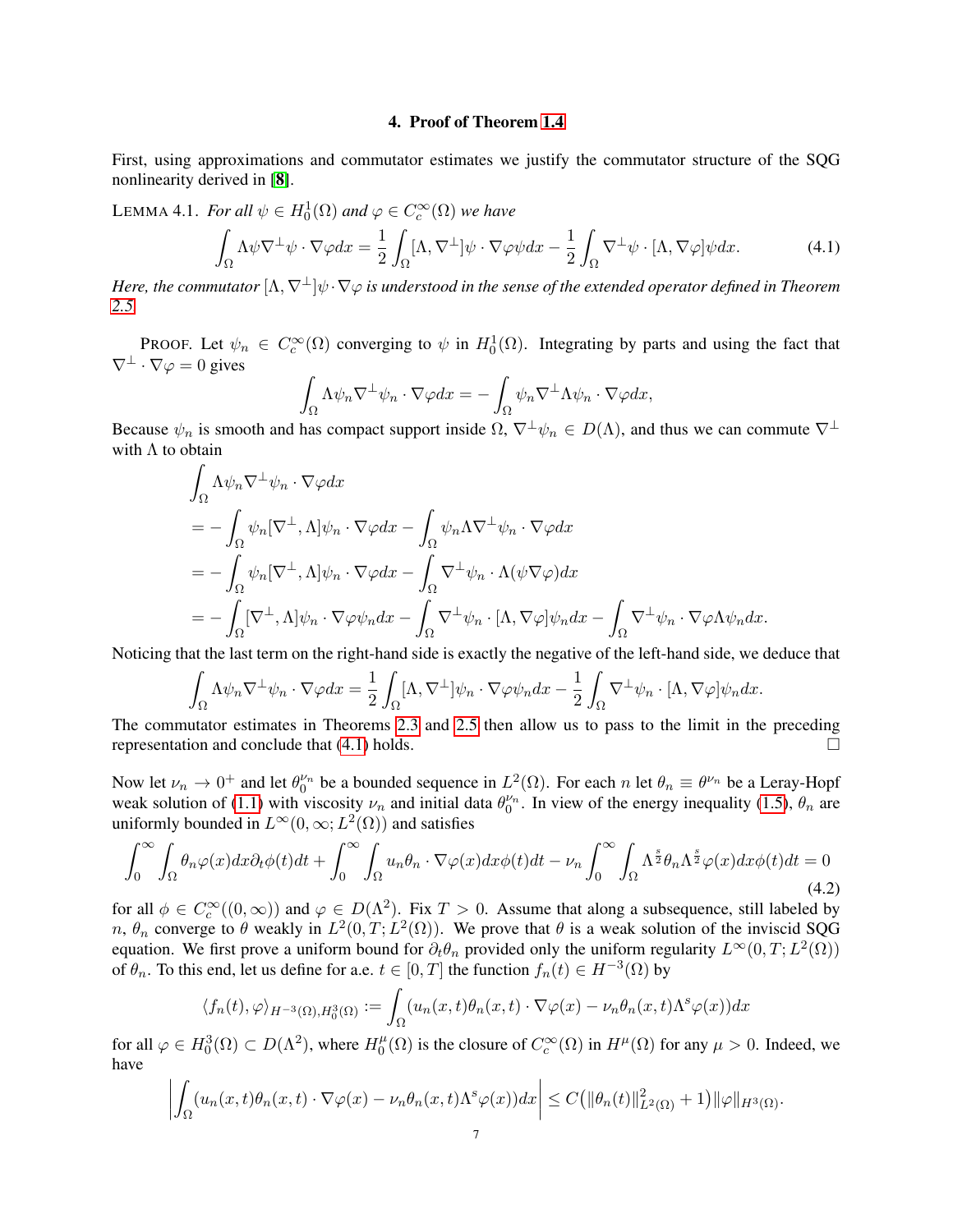This shows that  $f_n$  are uniformly bounded in  $L^{\infty}(0,T;H^{-3}(\Omega))$ . Then for any  $\phi \in C_c^{\infty}((0,T))$ , it follows from  $(4.2)$  that

$$
\int_0^T \theta_n \partial_t \phi dt = -\int_0^T f_n \phi dt
$$

in  $H^{-3}(\Omega)$ . In other words,  $\partial_t \theta_n = f_n$  and the desired uniform bound for  $\partial_t \theta_n$  follows. Fix  $\varepsilon \in$  $(0, \frac{1}{2})$  $\frac{1}{2}$ ). Aubin-Lions' lemma applied with the embeddings  $L^2(\Omega) \subset D(\Lambda^{-\epsilon}) \subset H^{-3}(\Omega)$  then ensures that  $\theta_n$  converge to  $\theta$  strongly in  $C(0,T;D(\Lambda^{-\varepsilon}))$ . Consequently  $\psi_n$  converge to  $\psi := \Lambda^{-1}\theta$  strongly in  $C(0,T;D(\Lambda^{1-\varepsilon})).$ 

Now we take  $\phi \in C_c^{\infty}((0,\infty))$  and  $\varphi \in C_c^{\infty}(\Omega)$ . By virtue of Lemma [4.1,](#page-6-3) the weak formulation [\(1.4\)](#page-0-1) gives

$$
\int_0^T \int_{\Omega} \theta_n \varphi(x) dx \partial_t \phi(t) dt + \frac{1}{2} \int_0^T \int_{\Omega} [\Lambda, \nabla^{\perp}] \psi_n \cdot \nabla \varphi(x) \psi_n dx \phi(t) dt \n- \frac{1}{2} \int_0^T \int_{\Omega} \nabla^{\perp} \psi_n \cdot [\Lambda, \nabla \varphi(x)] \psi_n dx \phi(t) dt - \nu_n \int_0^T \int_{\Omega} \theta_n \Lambda^s \varphi(x) dx \phi(t) dt = 0,
$$

where  $\psi_n := \Lambda^{-1} \theta_n$  are uniformly bounded in  $L^{\infty}(0,T; H_0^1(\Omega))$ . The weak convergence  $\theta_n \to \theta$  in  $L^2(0,T;L^2(\Omega))$  readily yields

$$
\lim_{n \to \infty} \int_0^T \int_{\Omega} \theta_n \varphi(x) dx \partial_t \phi(t) dt = \int_0^T \int_{\Omega} \theta \varphi(x) dx \partial_t \phi(t) dt
$$

and

$$
\lim_{n \to \infty} \nu_n \int_0^T \int_{\Omega} \theta_n \Lambda^s \varphi(x) dx \phi(t) dt = 0.
$$

Next we pass to the limit in the two nonlinear terms. Applying the commutator estimate in Theorem [2.3](#page-3-4) we have

$$
\begin{split}\n&\left|\int_{0}^{T} \int_{\Omega} \nabla^{\perp} \psi_{n} \cdot [\Lambda, \nabla \varphi] \psi_{n} dx \phi dt - \int_{0}^{T} \int_{\Omega} \nabla^{\perp} \psi \cdot [\Lambda, \nabla \varphi] \psi dx \phi dt \right| \\
&\leq \left| \int_{0}^{T} \int_{\Omega} \nabla^{\perp} (\psi_{n} - \psi) \cdot [\Lambda, \nabla \varphi] \psi dx \phi dt \right| + \|\phi \nabla^{\perp} \psi_{n}\|_{L^{2}(0,T;L^{2}(\Omega))} \|\ [\Lambda, \nabla \varphi] (\psi_{n} - \psi) \|_{L^{2}(0,T;L^{2}(\Omega))} \\
&\leq \left| \int_{0}^{T} \int_{\Omega} \nabla^{\perp} (\psi_{n} - \psi) \cdot [\Lambda, \nabla \varphi] \psi dx \phi dt \right| + C \|\psi_{n} - \psi\|_{L^{2}(0,T;D(\Lambda^{\frac{1}{2}}))}.\n\end{split}
$$

The first term converges to 0 due to the weak convergence of  $\psi_n$  to  $\psi$  in  $L^2(0,T;H^1_0(\Omega))$  and the fact that  $[\Lambda, \nabla \varphi] \psi \in D(\Lambda^{\frac{1}{2}}) \subset L^2(\Omega)$  in view of Theorem [2.3.](#page-3-4) The second term also converges to 0 due to the strong convergence of  $\psi_n$  to  $\psi$  in  $C(0,T;D(\Lambda^{1-\epsilon}))$  with  $\varepsilon \in (0,\frac{1}{2})$  $\frac{1}{2}$ ). Finally, we apply the commutator estimate in Theorem [2.5](#page-3-3) to obtain

> $\begin{array}{c} \end{array}$

$$
\left| \int_0^T \int_{\Omega} [\Lambda, \nabla^{\perp}] \psi_n \cdot \nabla \varphi \psi_n dx \phi dt - \int_0^T \int_{\Omega} [\Lambda, \nabla^{\perp}] \psi \cdot \nabla \varphi \psi dx \phi dt \right|
$$
  
\n
$$
\leq ||\nabla \varphi[\Lambda, \nabla^{\perp}] (\psi_n - \psi) ||_{L^2(0,T;L^2(\Omega))} ||\phi \psi_n ||_{L^2(0,T;L^2(\Omega))}
$$
  
\n
$$
+ ||[\Lambda, \nabla^{\perp}] \psi \cdot \nabla \varphi ||_{L^2(0,T;L^2(\Omega))} ||\phi(\psi_n - \psi) ||_{L^2(0,T;L^2(\Omega))}
$$
  
\n
$$
\leq C ||\psi_n - \psi||_{L^2(0,T;L^2(\Omega))}
$$

which converges to 0. Putting together the above considerations leads to

$$
\int_0^T \int_{\Omega} \theta \varphi(x) dx \partial_t \phi(t) dt + \int_0^T \int_{\Omega} u \theta \cdot \nabla \varphi(x) dx \phi(t) dt = 0, \quad \forall \phi \in C_c^{\infty}((0, T)), \ \varphi \in C_c^{\infty}(\Omega).
$$

Therefore,  $\theta$  is a weak solution of the inviscid SQG equation on [0, T].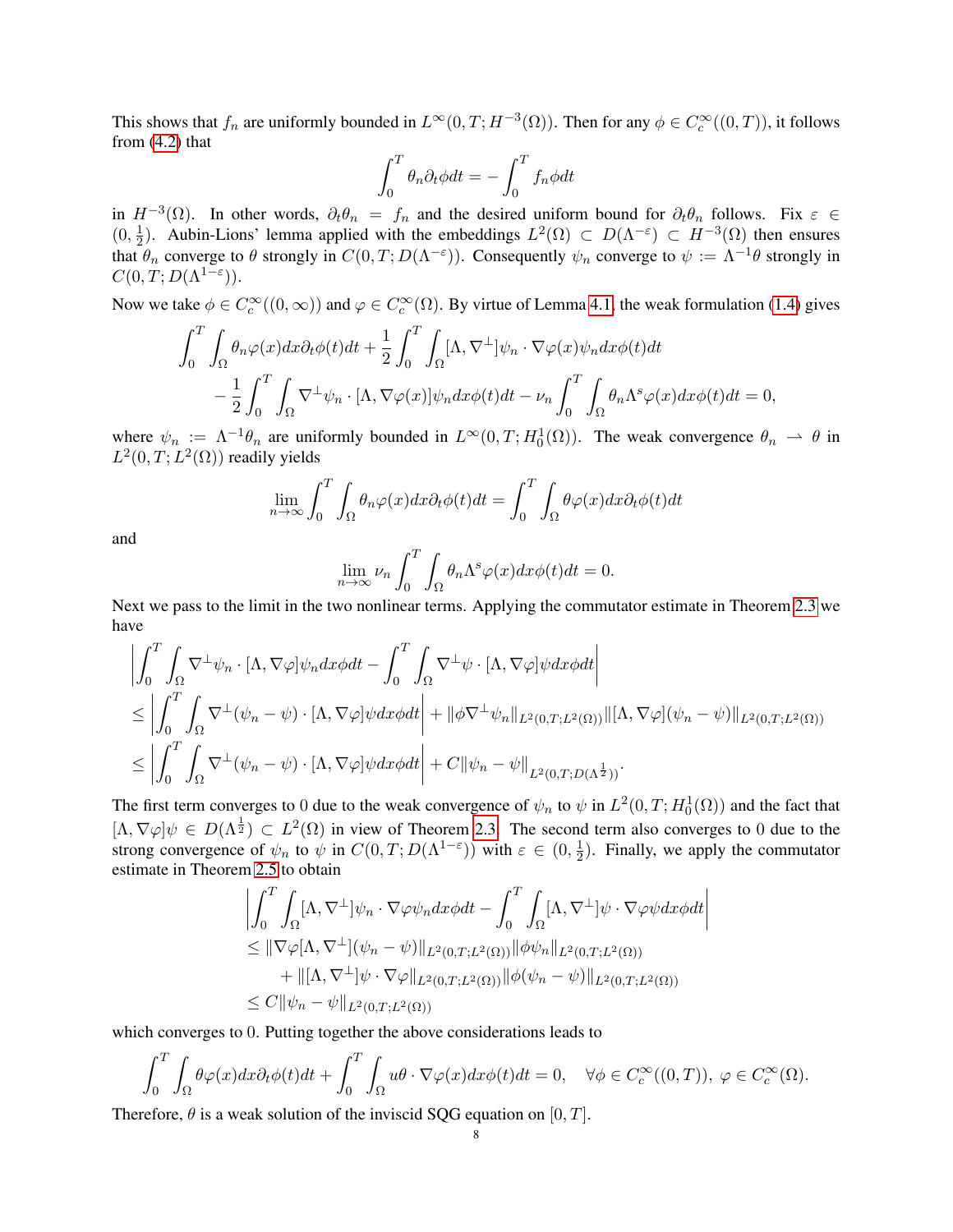Finally, let us show the Hamiltonian conservation of  $\theta$ . We have the energy balance [\(1.6\)](#page-0-3) for each  $\theta_n$ . If s  $\leq 1$ , then the uniform boundedness of  $\theta_n$  in  $L^{\infty}(0,T; L^2(\Omega))$  implies

<span id="page-8-2"></span>
$$
\lim_{n \to \infty} \nu_n \int_0^t \int_{\Omega} |\Lambda^{\frac{s-1}{2}} \theta_n|^2 dx dr = 0, \quad t \in [0, T]. \tag{4.3}
$$

In addition,  $\theta_n \to \theta$  strongly in  $C(0,T;D(\Lambda^{-\epsilon})) \subset C(0,T;D(\Lambda^{-\frac{1}{2}}))$ . Letting  $\nu = \nu_n \to 0$  in the balance [\(1.6\)](#page-0-3) we conclude that the Hamiltonian of  $\theta$  is constant on [0, T]. Consider next the case  $s \in (1, 2]$ . Then since  $\frac{s-1}{2} \in (0, \frac{s}{2})$  $\frac{s}{2}$ ) it follows by interpolation that

$$
\|\Lambda^{\frac{s-1}{2}}\theta_n\|_{L^2(\Omega)}^2 \le \|\theta_n\|_{L^2(\Omega)}^{2(1-\lambda)} \|\Lambda^{\frac{s}{2}}\theta_n\|_{L^2(\Omega)}^{2\lambda} \le C\|\Lambda^{\frac{s}{2}}\theta_n\|_{L^2(\Omega)}^{2\lambda}
$$

for some  $\lambda \in (0, 1)$  depending only on s. Thus, for any  $\delta > 0$ ,

$$
\nu_n \int_0^t \|\Lambda^{\frac{s-1}{2}}\theta_n\|_{L^2(\Omega)}^2 dt \leq C t \nu_n \delta^{-\frac{\lambda}{1-\lambda}} + C \delta \nu_n \int_0^T \|\Lambda^{\frac{s}{2}}\theta_n\|_{L^2(\Omega)}^2 dr, \quad t \in [0, T].
$$

By virtue of [\(1.5\)](#page-0-2), the energy dissipations  $\nu_n \int_0^t \int_{\Omega} |\Lambda^{\frac{s}{2}} \theta_n|^2 dxdt$ ,  $t \in [0, T]$ , are uniformly bounded. Sending  $\nu_n \to 0$  and then  $\delta \to 0$  yields [\(4.3\)](#page-8-2) for this case. This completes the proof.

## Appendix A. A bound on  $\mathbb{P}_m$

<span id="page-8-0"></span>Recall the definition [\(3.1\)](#page-3-5) of  $\mathbb{P}_m$ . The following lemma is essentially taken from [[8](#page-9-1)]. We include the proof for the sake of completeness.

<span id="page-8-1"></span>LEMMA A.1. Let  $\Omega \subset \mathbb{R}^d$ ,  $d \geq 2$ , be a bounded domain with smooth boundary. For every N and  $k \in \mathbb{N}$ *satisfying*  $N > \frac{k}{2} + \frac{d}{2}$  $\frac{d}{2}$  there exists a positive constant  $C_{N,k}$  such that

<span id="page-8-3"></span>
$$
\|\mathbb{P}_m\varphi\|_{H^k(\Omega)} \le C_{N,k} \|\varphi\|_{D(\Lambda^{2N})} \tag{A.1}
$$

*for all*  $m \geq 1$  *and*  $\varphi \in D(\Lambda^{2N})$ *; moreover, we have* 

<span id="page-8-4"></span>
$$
\lim_{m \to \infty} \| (\mathbb{I} - \mathbb{P}_m) \varphi \|_{H^k(\Omega)} = 0.
$$
\n(A.2)

PROOF. As  $\varphi \in D(\Lambda^{2N})$ , we have  $\Delta^{\ell} \varphi \in H_0^1(\Omega)$  for all  $\ell = 0, 1, ...N - 1$ . This allows repeated integration by parts with  $w_j$  using the relation  $-\Delta w_j = \lambda_j w_j$ . Using Hölder's inequality and the fact that  $w_j$  is normalized in  $L^2$ , we obtain

$$
|\varphi_j| \leq \lambda_j^{-N} \|\Delta^N \varphi\|_{L^2}, \quad \varphi_j = \int_{\Omega} \varphi w_j dx.
$$

By elliptic regularity estimates and induction, we have for all  $k \in \mathbb{N}$  that

$$
||w_j||_{H^k(\Omega)} \leq C_k \lambda_j^{\frac{k}{2}}.
$$

We know from the easy part of Weyl's asymptotic law that  $\lambda_j \geq C j^{\frac{2}{d}}$ . Consequently, with  $N > \frac{k}{2} + \frac{d}{2}$  we deduce that

$$
\sum_{j=1}^{\infty} |\varphi_j| \|w_j\|_{H^k(\Omega)} \le C_k \|\Delta^N \varphi\|_{L^2} \sum_{j=1}^{\infty} \lambda_j^{-N + \frac{k}{2}}
$$
  

$$
\le C_k \|\varphi\|_{D(\Lambda^{2N})} \sum_{j=1}^{\infty} j^{(-N + \frac{k}{2})\frac{2}{d}}
$$
  

$$
= C_{N,k} \|\varphi\|_{D(\Lambda^{2N})}
$$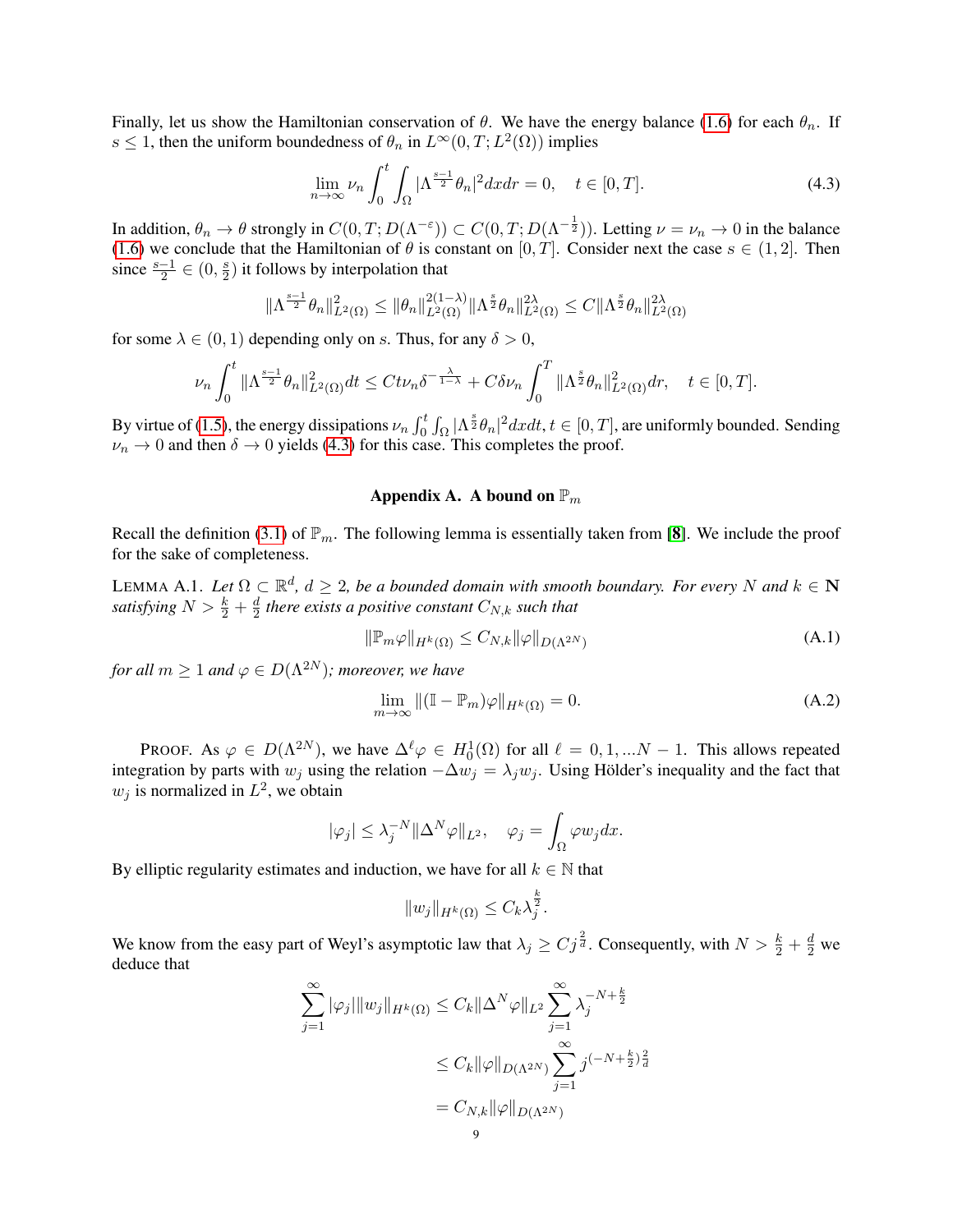where  $C_{N,k} < \infty$  depends only on N and k. Because

$$
(\mathbb{I} - \mathbb{P}_m)\varphi = \sum_{j=m+1}^{\infty} \varphi_j w_j,
$$

this proves both  $(A.1)$  and  $(A.2)$ . The proof is complete.

Acknowledgment. The research of PC was partially supported by NSF grant DMS-1713985.

#### References

- <span id="page-9-2"></span>[1] L. C. Berselli. Vanishing Viscosity Limit and Long-time Behavior for 2D Quasi-geostrophic Equations. *Indiana Univ. Math. J.* 51(4) (2002), 905–930.
- [2] T. Buckmaster, S. Shkoller, V. Vicol. Nonuniqueness of weak solutions to the SQG equation. arXiv:1610.00676, to appear in *Communications on Pure and Applied Mathematics*.
- <span id="page-9-3"></span>[3] D. Chae, P. Constantin, D. Córdoba, F. Gancedo, J. Wu. Generalized surface quasi-geostrophic equations with singular velocities. *Comm. Pure Appl. Math*., 65 (2012) No. 8, 1037-1066.
- <span id="page-9-7"></span>[4] A. Cheskidov, M. C. Lopes Filho; H. J. Nussenzveig Lopes; R. Shvydkoy. Energy conservation in twodimensional incompressible ideal fluids. *Comm. Math. Phys.* 348 (2016), no. 1, 129–143.
- [5] P. Constantin, D. Cordoba, J. Wu. On the critical dissipative quasi-geostrophic equation. *Indiana Univ. Math. J.*, 50 (Special Issue): 97–107, 2001. Dedicated to Professors Ciprian Foias and Roger Temam (Bloomington, IN, 2000).
- <span id="page-9-0"></span>[6] P. Constantin, M. Ignatova. Remarks on the fractional Laplacian with Dirichlet boundary conditions and applications. *Internat. Math. Res. Notices*, (2016), 1-21.
- [7] P. Constantin, M. Ignatova. Critical SQG in bounded domains. *Ann. PDE* (2016) 2:8.
- <span id="page-9-1"></span>[8] P. Constantin, H.Q. Nguyen. Global weak solutions for SQG in bounded domains. *Comm. Pure Appl. Math*, 71 (2018), no. 11, 2323-2333.
- [9] P. Constantin, H. Q. Nguyen. Local and global strong solutions for SQG in bounded domains. *Phys. D* Vol. 376-378 (2018), Special Issue in Honor of Edriss Titi, 195-203.
- [10] P. Constantin, A.J. Majda, and E. Tabak. Formation of strong fronts in the 2-D quasigeostrophic thermal active scalar. *Nonlinearity*, 7(6) (1994), 1495–1533.
- [11] P. Constantin, A. Tarfulea, V. Vicol. Absence of anomalous dissipation of energy in forced two dimensional fluid equations. *Arch. Ration. Mech. Anal.* 212 (2014), 875-903.
- <span id="page-9-5"></span>[12] F. Marchand. Existence and Regularity of Weak Solutions to the Quasi-Geostrophic Equations in the Spaces  $L^p$ or  $\dot{H}^{-1/2}$ . *Comm. Math. Phys.* (2008) 277(1): 45–67.
- [13] I.M. Held, R.T. Pierrehumbert, S.T. Garner, and K.L. Swanson. Surface quasi-geostrophic dynamics. *J. Fluid Mech.*, 282 (1995),1–20.
- <span id="page-9-6"></span>[14] P. Isset and V. Vicol. Hölder continuous solutions of active scalar equations. Ann. PDE 1 (2015), no. 1, 1–77.
- <span id="page-9-4"></span>[15] H. Q. Nguyen. Global weak solutions for generalized SQG in bounded domains. *Anal. PDE*, Vol. 11 (2018), No. 4, 1029–1047.
- <span id="page-9-9"></span>[16] J.L. Lions, *Quelque methodes de resolution des problemes aux limites non lin ´ eaires ´* . Paris: Dunod-Gauth, 1969.
- <span id="page-9-8"></span>[17] J. L. Lions, E. Magenes, *Non-homogeneous boundary value problems and applications. Vol. I*. Translated from the French by P. Kenneth. Die Grundlehren der mathematischen Wissenschaften, Band 181. Springer-Verlag, New York-Heidelberg, 1972.
- [18] S. Resnick, *Dynamical problems in nonlinear advective partial differential equations*. ProQuest LLC, Ann Arbor, MI, 1995, Thesis (Ph.D.)–The University of Chicago.